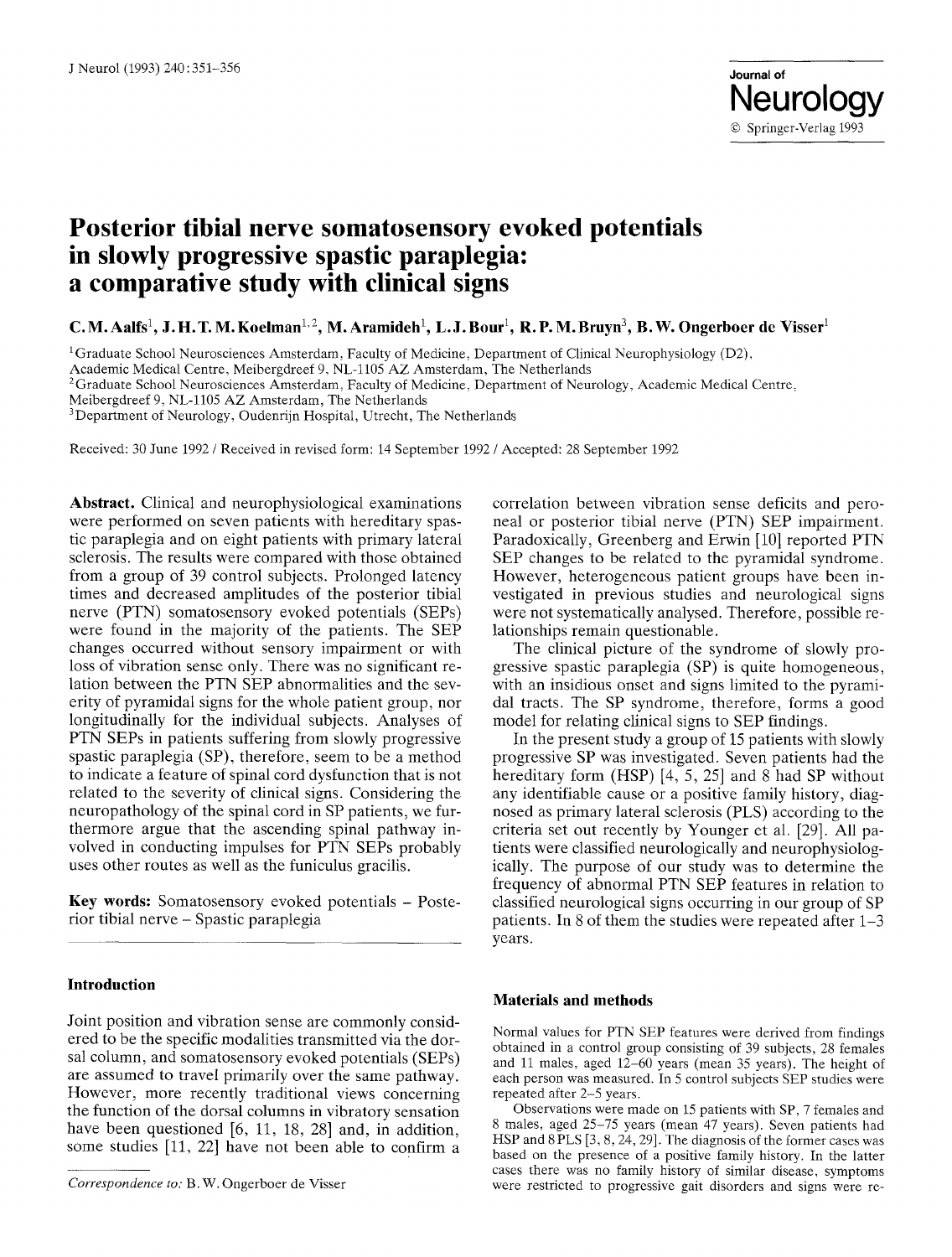stricted to corticospinal tract signs. Specific causes for pyramidal tract involvement were ruled out by extensive laboratory, radiological (MRI) and other neurophysiological investigations, including visual evoked potentials, electroneurography and EMG studies [29]. Examinations were repeated in 5 HSP and 3 PLS patients after 1-3 years.

A clinical examination was carried out just prior to the neurophysiological testing. Clinical examination and neurophysiological studies were performed by different investigators. The presence and severity of features were categorized in a clinical, practical manner. An increase in calf muscle tone was investigated by passive dorsiflexion of the ankle joint and was graded according to the Ashworth scale [2]: O, normal tone; 1, tone slightly increased, giving a catch on abrupt passive stretch of the triceps surae muscle; 2, tone increased; 3, tone markedly increased; 4, passive movement of the ankle barely possible. The strength of the triceps surae was judged according to the Medical Research Council (MRC) scale [16] and graded in four categories: 0, normal (MRC 5); 1, slight weakness (MRC 4); 2, moderate weakness (MRC 2 or 3); 3, severe weakness (MRC 0 or 1). Achilles tendon and knee reflexes were graded as: 0, diminished or absent; 1, normal; 2, increased; 3 clonus. Plantar reflex was scored as: 0, flexor; 1, equivocal; 2, extensor. Sensation of pain, vibration and joint position were classified as: 0, no deficit; 1, vibration loss only; 2, vibration loss, combined with deficits for pain or joint position; 3 deficits for pain, vibration and joint position. Vibration sense was investigated by use of a tuning fork.

A scale for PTN SEP latency time, corrected for height and according to the standard deviation (SD) limits of the control group, was made: 0, normal; under the upper limit of two times SD; 1, moderately delayed, between two and three times SD; 2, markedly delayed, between three and four times SD; 3, extremely delayed, more than four times SD; 4, no recordable potential.

For statistical analysis, values obtained on the most affected limb or when both sides were equally disturbed, only values obtained on the right side were used. Patients without a detectable SEP potential were excluded from ANOVA, while SEP amplitudes were set at  $0.1 \mu$ V for statistical inquiry. If the SEP potential was absent for one leg, SEP parameters of the leg with a detectable SEP were taken for ANOVA.

Recording of the SEPs was carried out with the subject in a supine position in a quiet and dimly lit room. The subjects were encouraged to relax completely with eyes closed. The constant current stimuli were wave electrical pulses of 0.2 ms duration, delivered three times per second to the PTN at the medial side of the ankle, using a bipolar surface electrode. Stimulus intensity was adjusted to produce a small muscle twitch for PTN stimulation. Two series of 400 potentials were recorded, averaged and superimposed with a Nicolet Pathfinder 1 averager and checked for reproducibility. A blank recording was generated in advance without stimulation in order to estimate the signal to noise ratio. SEPs were recorded with surface electrodes over Cz', 3 cm posterior to Cz and referred to Fpz, C3 and C4. Electrode impedances were less than  $5k\Omega$ . The overall bandpass was 0.8Hz to 3.3kHz, the analysis time 100 ms, including a 10-ms prestimulus interval, with 512 points/channel.

PTN SEP recordings were performed on both limbs. The latency time was measured at P37. The amplitude was taken from the baseline to the positive peak.

Peripheral sensory nerve conduction in the PTN was assessed in both legs by placing a surface electrode in the fossa poplitea to record the mixed nerve potential. Furthermore, the soleus H-reflex was recorded as a measure of proximal nerve function. Formulae for normal latency time of the soleus H-reflex have been reported earlier [23]; the formula as a function of age (years) is  $28.55 \pm (0.349 \times \text{age}) \pm 2.02 \text{ (SD)}$  and as a function of height (cm)  $11.84 \pm (0.1056 \times \text{height}) \pm 1.80 \text{ (SD)}.$ 

The BMDP statistical computer program was chosen to computerize and analyse all the data obtained. To compare the patients with the control group an analysis of variance (ANOVA) was performed. We used the Tukey studentized range method (7D) for parametric and the Kruskal-Wallis and Mann-Whitney tests (3S) for non-parametric analyses. Parametric test results were checked by non-parametric statistics. To find correlations between clinical signs and SEP disturbances the Fisher test was computed in a two-way table (4F). P-values smaller than 0.05 were considered to be significant.

## **Results**

## *Con~o&*

The mean latency time for PTN SEP in the control group was 40ms (range 35-46, SD 2.5) and the mean amplitude was  $3.0\,\mu\overline{V}$  (range 0.5-7.1, SD 1.8). These results were similar to those reported by other investigators [13–15, 20]. A significant correlation  $(r = 0.7, P < 0.001)$ between latency time and height of the controls existed in our study and, therefore, a correction for height was made. The regression line for the PTN SEP was 9.4948 +  $0.18068 \times$  height (cm). No other correlations, particularly for age, were found. Results for both limbs were similar and SEP figures of the right limb were taken for statistical analysis.

The mean PTN conduction velocity was 47 m/s (range 42-53, SD 3.0). No correlation with age was found and a velocity of  $41 \text{ m/s}$  ( $47 \text{ m/s} - 2 \text{ SD}$ ) was used as the lower limit of normal.

In 5 healthy controls, in whom SEP studies were repeated after 2.5 years, the mean latency change was  $+0.6$ ms (range  $-0.8$  to  $+2.0$ , SD 0.9) and the mean amplitude change  $-0.9{\mu}V$  (range  $-2.0$  to  $+0.6$ , SD 0.9). The SEP altered in both directions. In 3 subjects the amplitude diminished slightly, while the latency time showed a slight increase in  $\overline{2}$  and no change in 1. Two other subjects showed a higher amplitude, a decreased latency time for one leg and an increased latency for the other side. The SEP latency times remained between the range of two times SD. There is a wide range for normal SEP amplitude values, but amplitudes were not under the lower limit of the control mean minus the SD  $(1.2 \mu V)$  in the repeated investigations.

## *Patients*

Clinical data and PTN SEP findings are presented in Table 1. There were no differences between the HSP and PLS group for the results of clinical and neurophysiological examinations. Signs of an upper motoneuron lesion existed, in various combinations, in all patients. All had normal strength (MRC 5, 7 patients) or slight weakness (MRC 4, 8 patients) of the legs. In 8 patients this was combined with a normal or slightly elevated muscle tone (Ashworth 0, 2 patients and Ashworth 1, 6 patients) and in 7 with a moderate to severely increased tone (Ashworth 2, 5 patients and Ashworth 3, 2 patients). Plantar responses were extensor in all patients. Hyperreflexia of the legs was present in 14 subjects (grade 2, 7 patients and grade 3, 7 patients) and in 1 subject Achilles tendon and knee reflexes were normal (grade 1). All patients were able to walk at least a few metres with assistance. No deficits were found for pain and joint position.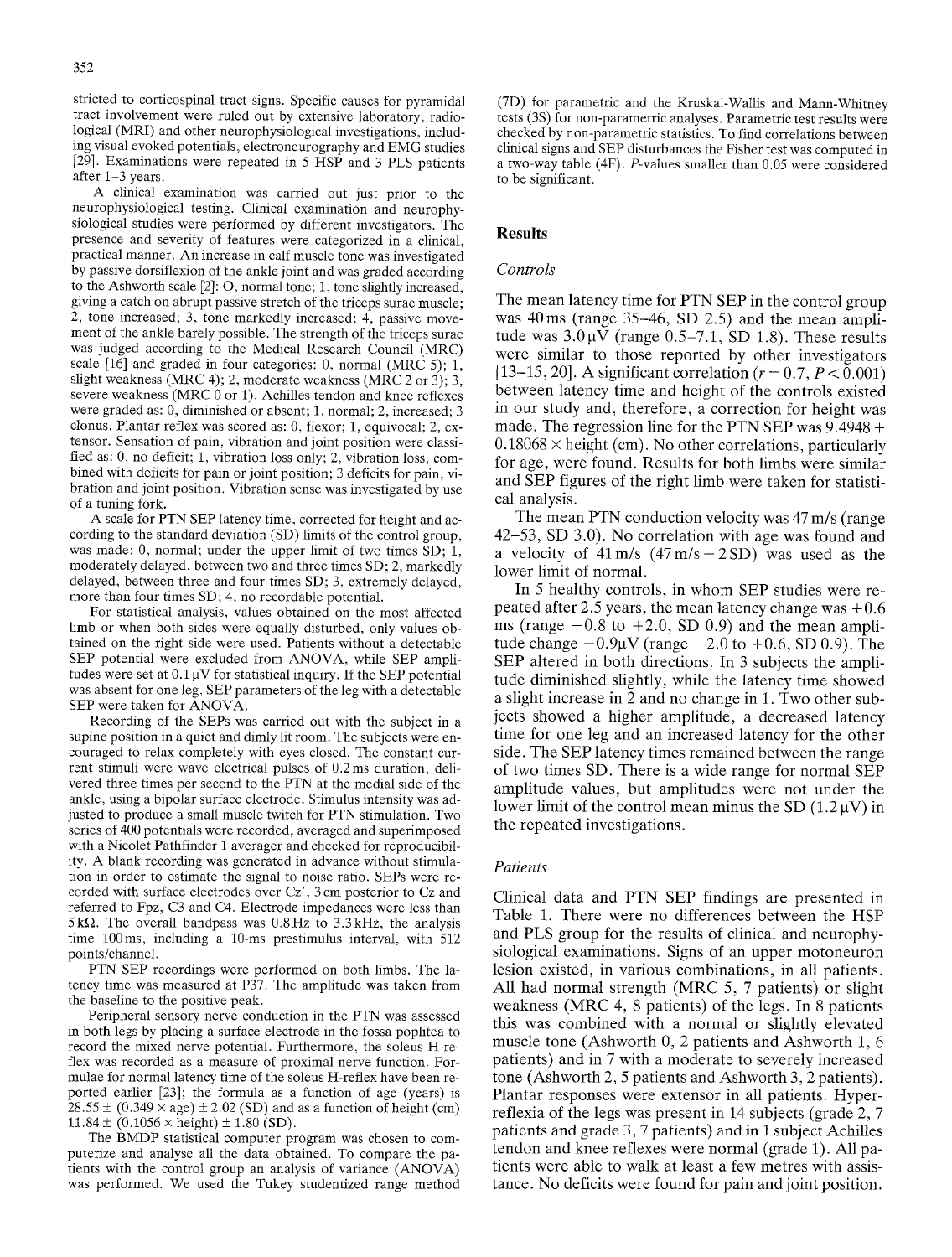Table 1. Presentation of clinical data and posterior tibial nerve somatosensory evoked potential (SEP) findings in 15 patients with spastic paraplegia (SP), 7 with the hereditary form of the disease (HSP) and 8 with primary lateral sclerosis (PLS). A scale for latency, corrected for height, is given in parentheses; 0, within two times standard deviation (SD); 1, between two and three times SD; 2, between three and four times SD; 3, more than four times SD; 4, no recordable (nr) SEP potential

| no.            | Patient SP form | Age<br>(years) | Height<br>(cm) | Sex | Muscle<br>tone<br>(Ash-<br>worth) | Vibra-<br>tion<br>loss | <b>SEP</b>      |                        |
|----------------|-----------------|----------------|----------------|-----|-----------------------------------|------------------------|-----------------|------------------------|
|                |                 |                |                |     |                                   |                        | Latency<br>(ms) | Amplitude<br>$(\mu V)$ |
| 1              | <b>PLS</b>      | 74             | 163            | f   | $\theta$                          | $\theta$               | 45 $(1)$        | 3.0                    |
| $\overline{c}$ | <b>HSP</b>      | 49             | 190            | m   | 3                                 | 1                      | 45 (0)          | 0.5                    |
| 3              | <b>PLS</b>      | 44             | 179            | m   | $\overline{c}$                    | 0                      | nr(4)           | 0.1                    |
| 4              | <b>HSP</b>      | 50             | 170            | m   | 1                                 | $\theta$               | 38(0)           | 0.8                    |
| 5              | <b>PLS</b>      | 46             | 183            | m   | 1                                 | $\theta$               | 47 $(0)$        | 0.7                    |
| 6              | <b>PLS</b>      | 48             | 182            | m   | 2                                 | $\theta$               | 47 (1)          | 0.7                    |
| 7              | HSP             | 52             | 170            | f   | 1                                 | $\theta$               | 51 $(3)$        | 0.5                    |
| 8              | <b>PLS</b>      | 49             | 186            | m   | $\overline{c}$                    | $\Omega$               | 49<br>(1)       | 0.2                    |
| 9              | <b>HSP</b>      | 43             | 168            | f   | 1                                 | $\theta$               | 42 $(0)$        | 1.3                    |
| 10             | <b>HSP</b>      | 43             | 172            | f   | 2                                 | $\theta$               | 46 (1)          | 0.3                    |
| 11             | <b>HSP</b>      | 59             | 174            | m   | 3                                 | 1                      | 42 (0)          | 1.2                    |
| 12             | <b>PLS</b>      | 31             | 181            | m   | 2                                 | $\theta$               | 45 (0)          | 1.5                    |
| 13             | <b>HSP</b>      | 37             | 163            | f   | 1                                 | 0                      | nr $(4)$        | 0.1                    |
| 14             | <b>PLS</b>      | 25             | 165            | f   | $\overline{0}$                    | 0                      | 48 (2)          | 0.1                    |
| 15             | <b>PLS</b>      | 52             | 181            | f   | 1                                 | $\theta$               | 50(2)           | 0.9                    |

Table 2. Changes of spasticity and of posterior tibial nerve SEP latency in 8 patients who were re-examined after 1-3 years

| <b>SEP</b> latency | Spasticity intensity (Ashworth) | Total  |          |  |
|--------------------|---------------------------------|--------|----------|--|
|                    | Increase                        | Stable | Decrease |  |
| Increase           |                                 |        |          |  |
| Decrease           |                                 |        |          |  |
| Total              |                                 |        |          |  |

A vibratory disturbance (score 1) was present in 4 patients for at least one leg. In 2 of them the leg with vibration loss was used for ANOVA (Table 1). In 11 patients no vibration deficit was present.

In the 8 patients who were re-examined after  $1-3$ years, the following was found; 2 showed a decrease of their lower limb spasticity, according to the Ashworth scale (1 from grade to 1 to 0 and 1 from grade 2 to 1), 3 remained stable (1 with Ashworth 1, 1 with Ashworth 2 and 1 with Ashworth 3) and 3 patients showed an increase (1 from grade 2 to 3 and 2 from grade 1 to 2) (Table 2). Weakness of the lower limbs increased from 1 to 2 in 1 patient and tendon reflexes become more abnormal in 5. Sensory functions according to the clinical classification improved in 2 patients. The other clinical modalities did not change in any of the patients.

Latency times and amplitudes of PTN SEPs are shown in Table 1. A scale for SEP latency time, according to normal SDs and corrected for height, is given in parentheses. The mean latency time was 45 ms (range 38-51) and the mean amplitude  $0.7 \mu V$  (range  $0.1-3.0$ ). In two patients no SEP potentials could be recorded (scale 4) on either side. In 6 patients (Table 1) latency time fell within two times SD and was regarded as normal (grade 0); 4 patients had latency times between two and three times SD (grade 1, moderately delayed); 2 patients scored

Table 3. Posterior tibial nerve SEP latency times, corrected for height  $[9.4948 + 0.18068 \times \text{height (cm)}]$  found in the controls and patients. The mean value is indicated by "M"

| Latency (ms)   | Controls  | Patients           |  |
|----------------|-----------|--------------------|--|
| 12             |           |                    |  |
| 11             |           | *                  |  |
| 10             |           |                    |  |
| 9              |           | $\ast$             |  |
| 8              |           | $\ast$             |  |
| 7              |           | $\ast$             |  |
| 6              |           | $\approx$ $\times$ |  |
| 5              | *         | $\mathbf{M}^*$     |  |
| $\overline{4}$ | $\ast$    |                    |  |
| 3              | **        | $**$               |  |
| $\overline{2}$ | *         | **                 |  |
| $\mathbf{1}$   | ******    |                    |  |
| $\overline{0}$ | M******** |                    |  |
| $^{-1}$        | *******   |                    |  |
| $-2$           | $**$      | $\ast$             |  |

between three and four times SD (grade 2, markedly delayed); and 1 patient had the most significant delay, being outside the range of four times SD (grade 3). Peripheral PTN conduction velocity (mean 47ms, range 41-53 ms) and soleus H-reflexes were normal in all patients.

Tables 3 and 4 present PTN SEP latency times (corrected for height) and amplitudes in the controls and patients. Differences in both SEP parameters between the two groups were significant  $(P < 0.01)$ .

Abnormal PTN SEPs were present in our patients without sensory disturbance or with loss of vibration sense only (Fig. 1). The PTN SEP impairment was neither related to weakness of the legs, nor to increased tendon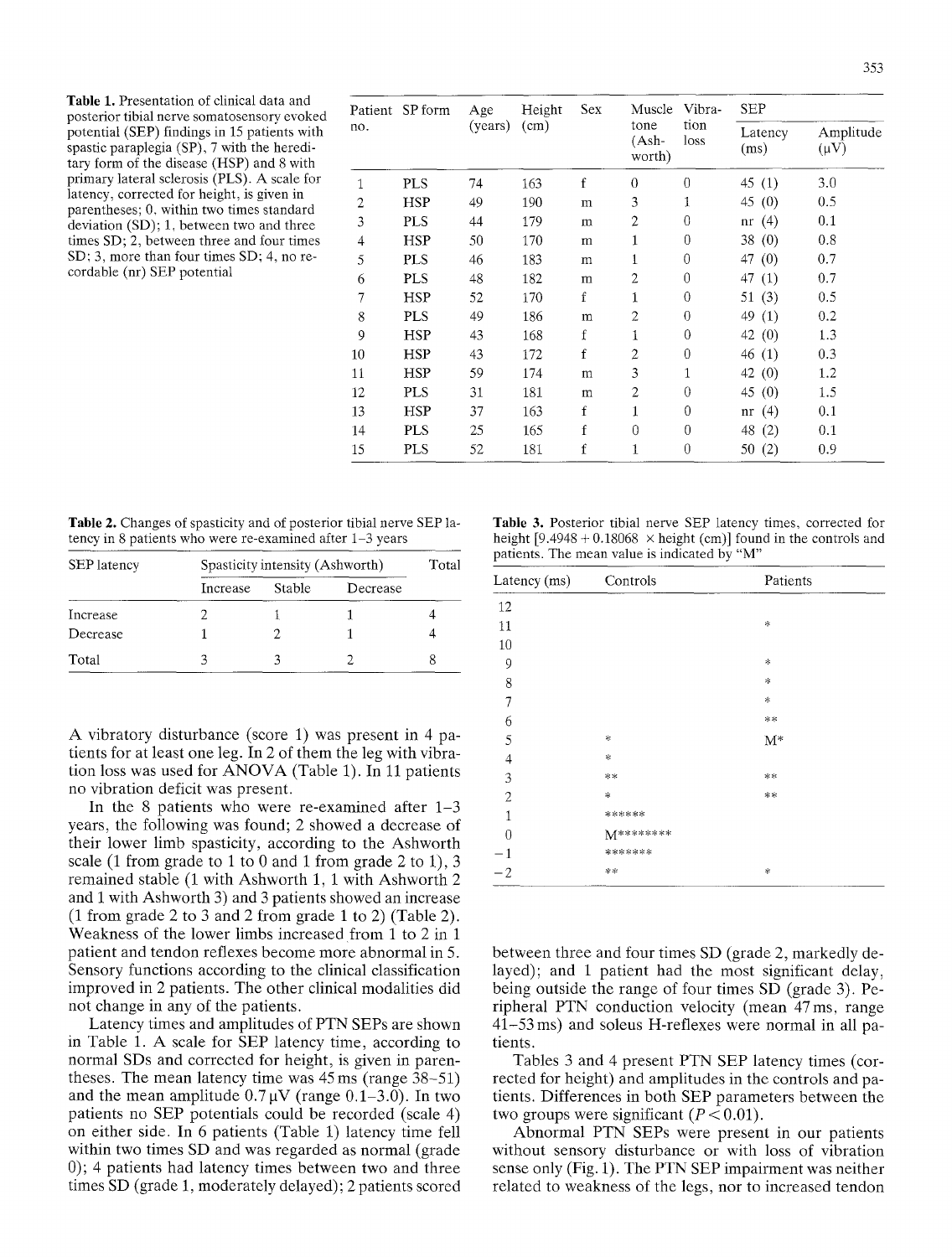**Table** 4. Posterior tibial nerve SEP amplitudes found in the controls and patients. The mean value is indicated by "M"

| Amplitude $(\mu V)$ | Controls | Patients |
|---------------------|----------|----------|
| 7.5                 |          |          |
| 7.0                 | **       |          |
| 6.5                 |          |          |
| 6.0                 | *        |          |
| 5.5                 |          |          |
| 5.0                 | $\ast$   |          |
| 4.5                 | *        |          |
| 4.0                 | **       |          |
| 3.5                 | $**$     |          |
| 3.0                 | M        | $\ast$   |
| 2.5                 | ******   |          |
| 2.0                 | *******  |          |
| 1.5                 | *****    | **       |
| 1.0                 |          | $M^{**}$ |
| 0.5                 | *        | *****    |
| 0.0                 |          | ****     |



**Fig.** 1. The posterior tibial nerve somatosensory evoked potential (SEP) in a patient (Table 1; no. 7), with a delayed SEP latency at P37 (51.0 ms) and an amplitude of  $0.5 \mu V$  on the right side (R) and a normal SEP latency (40.0ms) and an amplitude of  $0.7 \mu$ V on the left (L). Muscle tone was slightly (Ashworth 1) elevated on the right and normal (Ashworth 0) on the left side. There was no weakness of leg muscles or sensory impairment

reflexes. There was no significant correlation (Fisher score  $P = 0.5$ ) between abnormal muscle tone and the presence or absence of PTN SEP (Table 5). In a two-way table an absent SEP potential in at least one leg (5 cases) did not correlate with severe spasticity (Ashworth 2 or 3; 3 cases), while not all patients without or with slight spasticity (Ashworth 0 or 1; 8 cases) had the PTN SEP potential present (6 cases). No correlation was found between SEP abnormalities and disease duration.

In the 8 SP patients, 5HSP and 3PLS patients, in whom neurological and neurophysiological examinations were repeated, the mean latency change was  $-2.6 \text{ ms}$ (range  $-5.4$  to  $+2.6$ ) and the mean amplitude change

**Table** 5. Severity of spasticity and reproducibility of posterior tibial nerve SEPs

| SEP     | Spasticity intensity (Ashworth) |        |    |
|---------|---------------------------------|--------|----|
|         | Slight                          | Severe |    |
| Absent  |                                 |        |    |
| Present | n                               |        | 10 |
| Total   | 8                               |        | 15 |

 $-0.2 \mu V$  (range  $-0.4$  to  $+0.1$ ). In 4 patients the latency time changed more than the normal SD value of 2.5 ms compared with the first examination. In 2 of them the latency time decreased from grade 1 to grade 0 and from grade 3 to 0, respectively. In the other 2 patients the latency time increased from grade 1 to grade 3. The latency times of the remaining 4 subjects stayed within the SD scale seen in the first SEP measurement. Amplitude changes were small, but all patients already had low amplitudes  $(0.2-1.2\mu V$ , mean 0.7) at the first SEP examination. One patient, in whom latency time decreased, showed no loss of vibration sense during the repeated investigation, while a deficit for vibratory sensation was observed in one leg during the first examination. The other patients showed no change in vibratory sense. Therefore, no relation between vibration loss and SEP change chould be established. Change of spasticity was not correlated with change of PTN SEP latency time or with its amplitude. In 2 patients SEP potentials disappeared; 1 of them showed an increase and the other a decrease of spasticity, according to the Ashworth scale. Latency time increased in 2 subjects; spasticity worsened in 1 and remained stable in the other. Latency time decreased in 1 who worsened, in 2 who remained stable and in I patient with a decrease in Ashworth scale grade (Table 2). No correlation could be established between SEP changes and change of reflexes or strength of the triceps surae.

#### **Discussion**

There are two important observations from the present study. Firstly, although the preponderance of evidence favours vibration and joint position sense as being most related to SEP changes  $[1, 9, 17, 27, 30]$ , our study demonstrated that significant SEP changes can occur in spastic paraparesis without sensory impairment or with loss of vibration sense only, observed with the routine neurological examination. This contradiction may, at least partly, be explained by the fact that in most studies heterogeneous patient populations were investigated without accurately defining both sensory and motor impairment. Secondly, no significant correlation was established between PTN SEP absence or presence and severity of spasticity for the whole patient group. Our SEP findings are similar to the PTN SEP abnormalities in spastic patients with sensory deficits reported by Greenberg et al. [10, 11]. However, in the present study no relation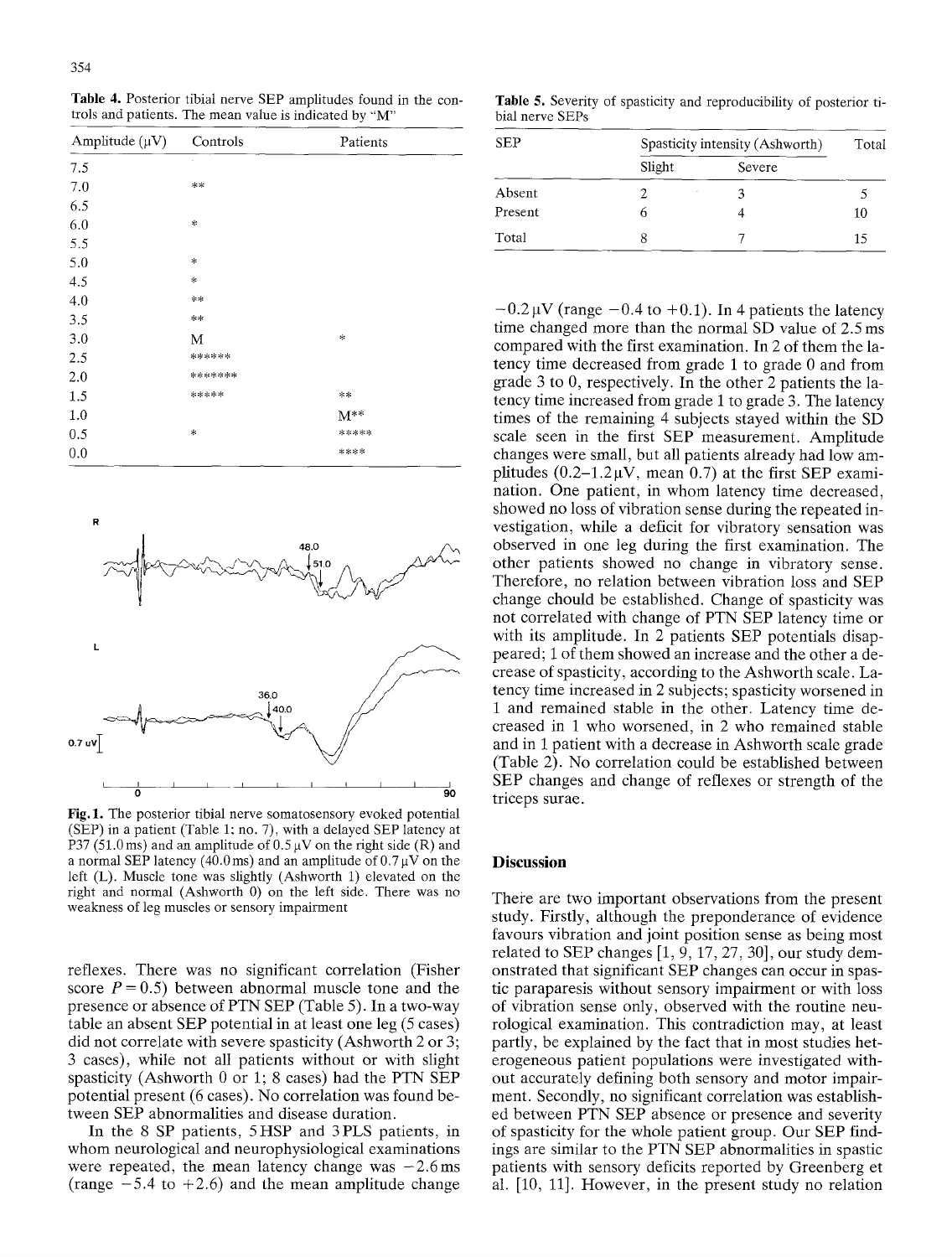between PTN SEP abnormalities and severity of the pyramidal syndrome was found.

PTN SEP latencies in our 5 control subjects showed a sufficient intraindividual reproducibility over a long period of time. In some of our patients in whom studies were longitudinally repeated, latency changes were present outside the normal upper limits of SD without progressive decline of their disease. Others, who worsened clinically, showed even shorter latency time during repeated measurements. Therefore, as in the patient group, in the individual patients also there was no relation between changes of PTN SEPs and clinical signs. Amplitude reproducibility of PTN SEP is not consistent, considering the variety of amplitudes in our controls after 2.5 years. Consequently, amplitude changes are less useful as a quantitative measure in repeated studies.

With regard to our 7HSP patients, PTN SEPs with decreased amplitudes and normal latency times have been reported by several authors [12, 19, 26]. In other studies [7, 21], however, both decreased amplitudes and prolonged latency times were found. Our results, suggesting demyelinization and axonal degeneration of fibres conducting impulses for PTN SEPs, are more in accordance with the findings reported by the latter investigators. Pedersen and Trojaborg [19] and Thomas et al. [26] made no correction for height and Imai et al. [12] studied a small group of five young siblings (10-18 years) and, therefore, in these studies prolonged latency times could have been missed.

Neuropathological studies in HSP have revealed bilateral degeneration of the corticospinal tract and adjacent structures that increases from the cervical to the lower lumbar level, while degeneration of the funiculus gracilis in both posterior columns increases from the lumbar to the upper cervical level [4, 5, 25]. Conversely, in PLS no or only slight degeneration of both posterior columns has been found with severe degeneration of the lateral corticospinal tracts through the entire spinal cord [3, 8, 29]. Because of the similar PTN SEP abnormalities in HSP and PLS and the distinctive involvement of the posterior columns, it may be suggested that impulses for PTN SEPs may use other routes through the spinal cord than the funiculus gracilis alone.

In summary, in a group of SP patients we found prolonged latency times and decreased amplitudes of PTN SEPs. These SEP changes were not significantly related to pyramidal signs, and were present without sensory impairment or with vibration loss only. PTN SEP abnormalities, therefore, may indicate a feature of spinal cord dysfunction that is not related to the severity of clinical signs observed by the routine neurological examination. Further studies in selected patient groups are necessary to draw conclusions on possible locations of spinal pathways for impulse conduction of various SEP cortical potentials, elicited by electrical stimulation of lower limb nerves.

*Acknowledgements.* We thank A. A. M. Hart from the Laboratory of Medical Physics for his advice on the statistical analysis of the data. C. M.A. and J. H. T. M. K. were supported by a grant from the Prinses Beatrix Fonds.

### **References**

- 1. Anziska B, Cracco RQ (1980) Short latency somatosensory evoked potentials: studies in patients with focal neurological disease. Electroencephalogr Clin Neurophysiol 49 : 227-239
- 2. Ashworth B (1964) Preliminary trial of carispodol in multiple sclerosis, Practitioner 192 : 540-542
- 3. Beal MF, Richardson EP (1981) Primary lateral sclerosis; a case report. Arch Neurol 38 : 630-633
- 4. Behan WMH, Maia M (1974) Strümpell's familial spastic paraplegia: genetics and neuropathology. J Neurol Neurosurg Psychiatry 37 : 8-20
- 5. Bruyn RPM, Scheltens PH (1991) Hereditary spastic paraparesis (Strümpell-Lorrain). In: de Jong JMBV (ed) Handbook of clinical neurology, vol 15. Elsevier, Amsterdam, pp 301-318
- 6. Davidoff RA (1989) The dorsal columns. Neurology 39 : 1377- 1385
- 7. Dimitrijevic MR, Lenman JAR, Prevec T, Wheatly K (1982) A study of posterior column function in familial spastic paraplegia. J Neurol Neurosurg Psychiatry 45 : 46-49
- 8. Fisher CM (1977) Pure spastic paralysis of corticospinal origin. Can J Neurol Sci 4 : 251-258
- 9. Giblin DR (1960) The effect of lesions of the nervous system on cerebral responses to peripheral nerve stimulation (abstract). Electroencephalogr Clin Neurophysiol 12 : 262
- 10. Greenberg JA, Erwin CW (1986) Somatosensory evoked potentials and the neurologic exam: a study of clinical correlates. Electroencephalogr Clin Neurophysiol 64 : 31P-32P
- 11. Greenberg JA, Kaplan PW, Erwin CW (1987) Somatosensory evoked potentials and the dorsal column myth. J Clin Neurophysiol 4 : 189-196
- 12. Imai T, Minami R, Kameda K, Ishikawa Y, Okabe M, Nagaoka M, Matsumoto H (1990) Attenuated SEPs with no latency shifts in a family with hereditary spastic paraplegia. Pediatr Neurol  $6:13-16$
- 13. Kakigi R (1987) The effect of aging on somatosensory evoked potentials following stimulation of the posterior tibial nerve in man. Electroencephalogr Clin Neurophysiol 68 : 277-286
- 14. Katifi HA, Sedgwick EM (1986) Somatosensory evoked potentials from posterior tibial nerve and lumbosacral dermatomes. Electroencephalogr Clin Neurophysiol 65 : 249-259
- 15. Li C, Houlden DA, Rowed DW (1990) Somatosensory evoked potentials and neurological grades as predictors of outcome in acute spinal cord injury. J Neurosurg 72 : 600-609
- 16. Medical Research Council of UK (1976) Memorandum 45. Aids to the examination of the peripheral nervous system. HMSO, London, pp 6-7
- 17. Namerow NS (1968) Somatosensory evoked responses in multiple sclerosis patients with varying sensory loss. Neurology 18:1197-1204
- 18. Nathan PW, Smith MC, Cook AW (1986) Sensory effects in man of lesions of the posterior columns and of some other afferent pathways. Brain 109 : 1003-1041
- 19. Pedersen L, Trojaborg W (1981) Visual, auditory and somatosensory pathway involvement in hereditary cerebellar ataxia, Friedreich's ataxia and familial spastic paraplegia. Electroencephalogr Clin Neurophysiol 52:283-297
- 20. Pelosi L, Cracco JB, Cracco RQ, Hassan NF (1988) Comparison of scalp distribution of short latency somatosensory evoked potentials (SSEPs) to stimulation of different nerves in the lower extremity. Electroencephalogr Clin Neurophysiol 71: 422-428
- 21. Schady W, Dick JPR, Sheard A, Crampton S (1991) Central motor conduction studies in hereditary spastic paraplegia. J Neurol Neurosurg Psychiatry 54 : 775-779
- 22. Schiff JA, Cracco RQ, Rossini PM, Cracco JB (1984) Spine and scalp somatosensory evoked potentials in normal subjects and patients with spinal cord disease: evaluation of afferent transmission. Electroencephalogr Clin Neurophysiol 59:374- 387